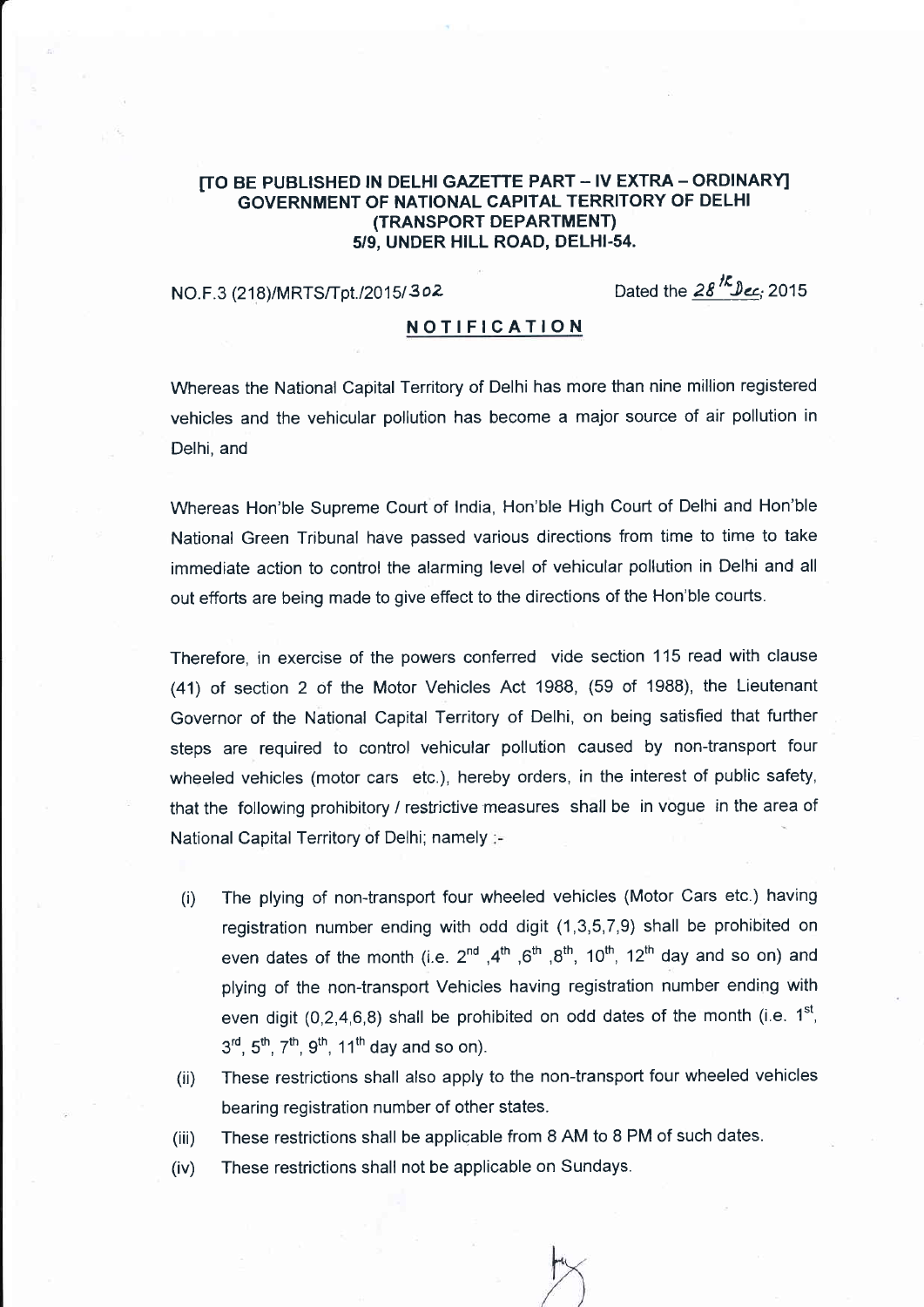- (v) These restrictions shall not apply to the vehicles of such categories as mentioned in the Schedule annexed to this notification.
- (vi) Violation of these orders shall attract a fine of Rs. 2000/- in accordance with the provisions of sub- section (1) of section 194 of the Motor Vehicles Act, <sup>1</sup>988.

Further, in exercise of the powers conferred vide sub-section (1) of section 200 of the Motor Vehicles Act, 1988 (59 of 1988), the Lieutenant Governor of the National Capital Territory of Delhi is pleased to authorize the following officers to compound the aforementioned offence with the amount of Rupees 2000/-:

- (a) Officers of the rank of Head Constable and above of Delhi Police.
- (b) Officers of the rank of Head Constable and above of the Transport Department, GNCTD.
- (c) Officers or authorities as authorized by Divisional Commissioner, Revenue Department, GNCTD.

The amount compounded by the authorized officers/authorities shall be deposited in the "Major Head 0041, taxes on vehicles, 101-IMV (Fees & Fine)", of the Transport Department, Govt. of NCT of Delhi.

The above notification shall come into force with effect from  $1<sup>st</sup>$  January, 2016 and will remain in force till  $15<sup>th</sup>$  January, 2016.

> By order and in the name of the Lieutenant Governor of the National Capital Territory of Delhi,

 $\frac{1}{2}$ (K.K. Dahiya) Special Commissioner (Transport)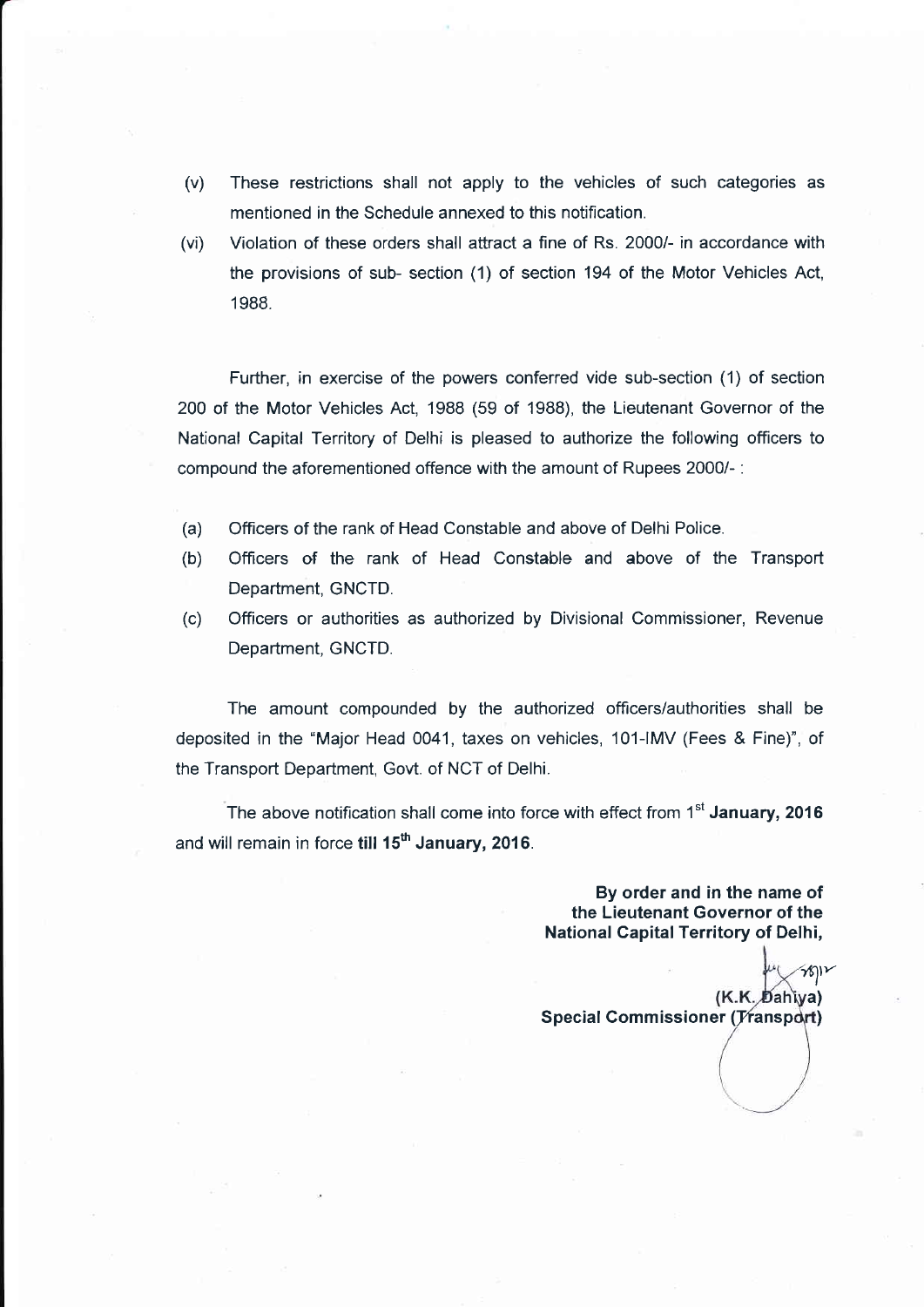# SCHEDULE

- (i) Vehicles of the President of lndia;
- (ii) Vehicles of the Vice President of lndia;
- (iii) Vehicles of the Prime Minister of lndia;
- (iv) Vehicles of Governors of States.
- (v) Vehicles of Chief Justice of lndia.
- (vi) Vehicle of the Speaker of Lok Sabha;
- (vii) Vehicles of the Ministers of the Union;
- (viii) Vehicles of the Leaders of Opposition in the Rajya Sabha and Lok Sabha;
- (ix) Vehicles of Chief Ministers of States and Union Territories except Chief Minister, Government of National Capital Territory of Delhi;
- (x) Vehicles of the Judges of Supreme Court of lndia;
- (xi) Vehicle of the Deputy Chairman of Rajya Sabha ;
- (xii) Vehicle of the Dy. Speaker of Lok Sabha;
- (xiii) Vehicles of Lieutenant Governors of Union Territories;
- (xiv) Vehicles of the Judges of Delhi High Court;
- $(xv)$  Vehicle of the Lokayukta;
- (xvi) Emergency Vehicles i.e. Ambulance, Fire Brigade, Hospital, prison, Hearse vehicles;
- (xvii) Enforcement vehicles i.e. vehicles of Police, Transport Department GNCTD, vehicles authorised by the Divisional Commissioner GNCTD, para military forces etc.;
- (xviii) Vehicles bearing Ministry of Defence number plates;
- (xix) Vehicles which are having a pilot/ escort;
- (xx) Vehicles of SPG protectees;
- (xxi) Embassy Vehicles bearing CD numbers;
- (xxii) Compressed Natural Gas driven vehicles (these vehicles should prominently display sticker 'CNG Vehicle' on the front windscreen - issued by M/s lndraprastha Gas Ltd.), Electric vehicles, Hybrid vehicles;
- $(xxiii)$  Vehicles being used for medical emergencies  $-$  (will be trust based);
- (xxiv) Women only vehicles including children of age upto 12 years travelling with them;

 $\frac{1}{2}$ 

(xxv) Vehicles driven/occupied by handicapped persons.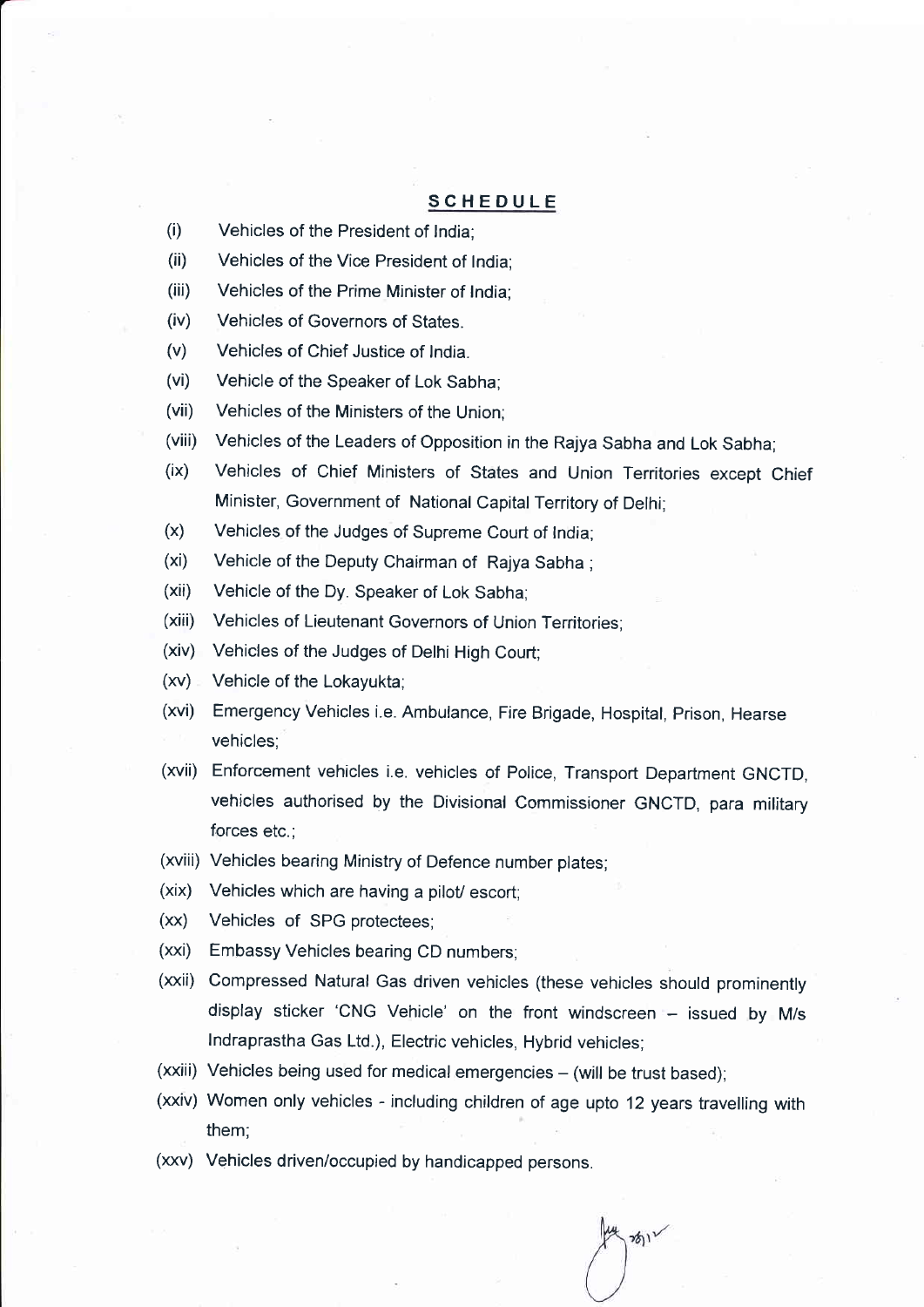(दिल्ली राजपत्र माग-4 असाधारण में प्रकाशनाथी) राष्ट्रीय राजघानी क्षेत्र दिल्ली सरकार (परिवहन विभाग) 5/9 अंडर हिल रोड़, दिल्ली-110054.

दिनांक: 28-12-2015

## सं.फा. 3(218) / एमआरटीएस / परि0 / 2015 / 302

### अधिसूचना

जबकि, राष्ट्रीय राजधानी क्षेत्र दिल्ली नब्बे लाख से अधिक पंजीकृत वाहन है तथा वाहन प्रदूषण वायु प्रदूषण का बहुत बड़ा स्रोत बन गया है, तथा

जबकि, भारत के माननीय सर्वोच्च न्यायालय तथा माननीय राष्ट्रीय हरित न्यायाधिकरण ने समय-समय पर तत्काल कार्यवाही करने और दिल्ली में वाहन प्रदूषण के खतरनाक स्तर को नियंत्रण में लाने हेतु तत्काल कार्यवाही करने के लिये विभिन्न निर्देश दिए हैं तथा माननीय न्यायालयों के निर्देशों को लागू करने के लिये सभी प्रकार के प्रयास किए जा रहे हैं।

इसलिए, मोटर वाहन अधिनियम, 1988 (1988 का 59) की धारा 2 के खंड (41) के साथ पठित धारा 115 द्वारा प्रदत्त शक्तियों का प्रयोग करते हुए राष्ट्रीय राजधानी क्षेत्र दिल्ली के उपराज्यपाल इस विचार से सहमति रखते हुए कि चार पहिया गैर परिवहन वाहनों (मोटर कार इत्यादि) के कारण होने वाले वाहन प्रदूषण को नियंत्रित करने के लिये अधिक उपाय करने चाहिए। सार्वजनिक सुरक्षा के हित को देखते हुए एतद्द्वारा आदेश देते हैं कि निम्नलिखित निषेधात्मक/प्रतिबंधक उपाय राष्ट्रीय राजधानी क्षेत्र दिल्ली में लागू होंगे, अर्थात् :-

- गैर परिवहन चार पहिया वाहन (मोटर कार आदि) जिसका पंजीकृत नम्बर विषम अंकों (1,3,5,7,9) से  $(i)$ समाप्त होता है उनका महीने की समसंख्यक तिथियों (अर्थात् 2, 4, 6, 8, 10, 12) तथा गैर परिवहन चार पहिया वाहन (मोटर कार आदि) जिसका पंजीकृत नम्बर समसंख्यक अंकों (0,2,4,6,8) से समाप्त होता है उनका महीने की विषम तिथियों (अर्थात् 1, 3, 5, 7, 9, 11) को चलाना निषेध होगा।
- यह प्रतिबंध अन्य राज्यों में पंजीकृत गैर परिवहन चार पहिया वाहनों पर भी लागू होगा।  $(ii)$
- यह प्रतिबंध इन तिथियों में प्रातः 8बजे से सायं 8बजे तक लागू होगा।  $(iii)$
- यह प्रतिबंध रविवार को नहीं होगा।  $(iv)$
- यह प्रतिबंध इस अधिसूचना के साथ संलग्न अनुसूची में यथा उल्लिखित ऐसी श्रेणियों के वाहनों पर  $(v)$ लागू नहीं होगा।
- इन आदेशों का उल्लंघन करने पर मोटर वाहन अधिनियम 1988 की धारा 194 की उपधारा (1) के  $(vi)$ प्रावधानों के अनुसरण में 2000/-रुपये का जुर्माना लगाया जायेगा।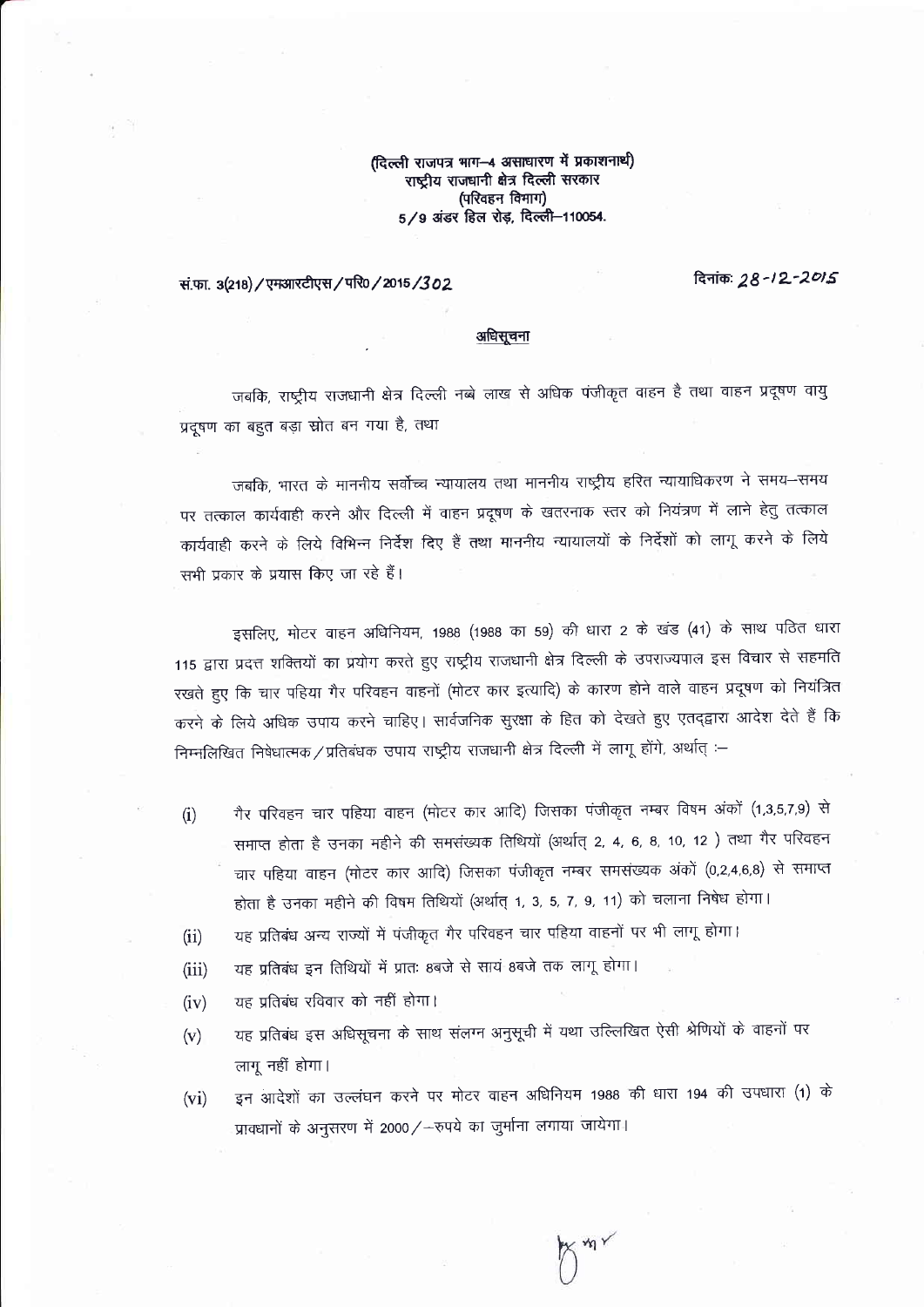आगे, मोटर वाहन अधिनियम, 1988 (1988 का 59) की धारा 200 की उपधारा (1) द्वारा प्रदत्त शक्तियों का प्रयोग करते हुए राष्ट्रीय राजधानी क्षेत्र दिल्ली के उपराज्यपाल एतद्द्वारा 2000/-रुपये की राशि का भुगतान करने पर पूर्वोक्त अपराध के प्रशमन के लिये निम्नलिखित अधिकारियों को प्राधिकृत करते हैं :–

- दिल्ली पुलिस के प्रधान सिपाही के रैंक तथा उससे ऊपर के रैंक के अधिकारी। (क)
- परिवहन विभाग, राष्ट्रीय राजधानी क्षेत्र दिल्ली सरकार के प्रधान सिपाही के रैंक तथा उससे ऊपर के (ख) रैंक के अधिकारी।
- मंडलीय आयुक्त, राजस्व विभाग, राष्ट्रीय राजधानी क्षेत्र दिल्ली सरकार द्वारा यथा प्राधिकृत अधिकारी  $(\pi)$ या प्राधिकारी ।

प्राधिकृत अधिकारियों / प्राधिकारियों द्वारा प्रशमन की गई राशि परिवहन विभाग, राष्ट्रीय राजधानी क्षेत्र दिल्ली सरकार के ''मैजर हैड 0041, वाहन पर कर, 101–आईएमवी (शुल्क एवं जुर्माना)'' में जमा कराई जायेगी।

उक्त अधिसूचना दिनांक 01 जनवरी, 2016 से प्रभावी होगी तथा 15 जनवरी, 2016 तक लागू रहेंगी।

राष्ट्रीय राजधानी क्षेत्र दिल्ली सरकार के उपराज्यपाल के आदेश से तथा उनके नाम पर,

(के. के ′दहिया विशेष आयुक्त /(परिवर्झन)